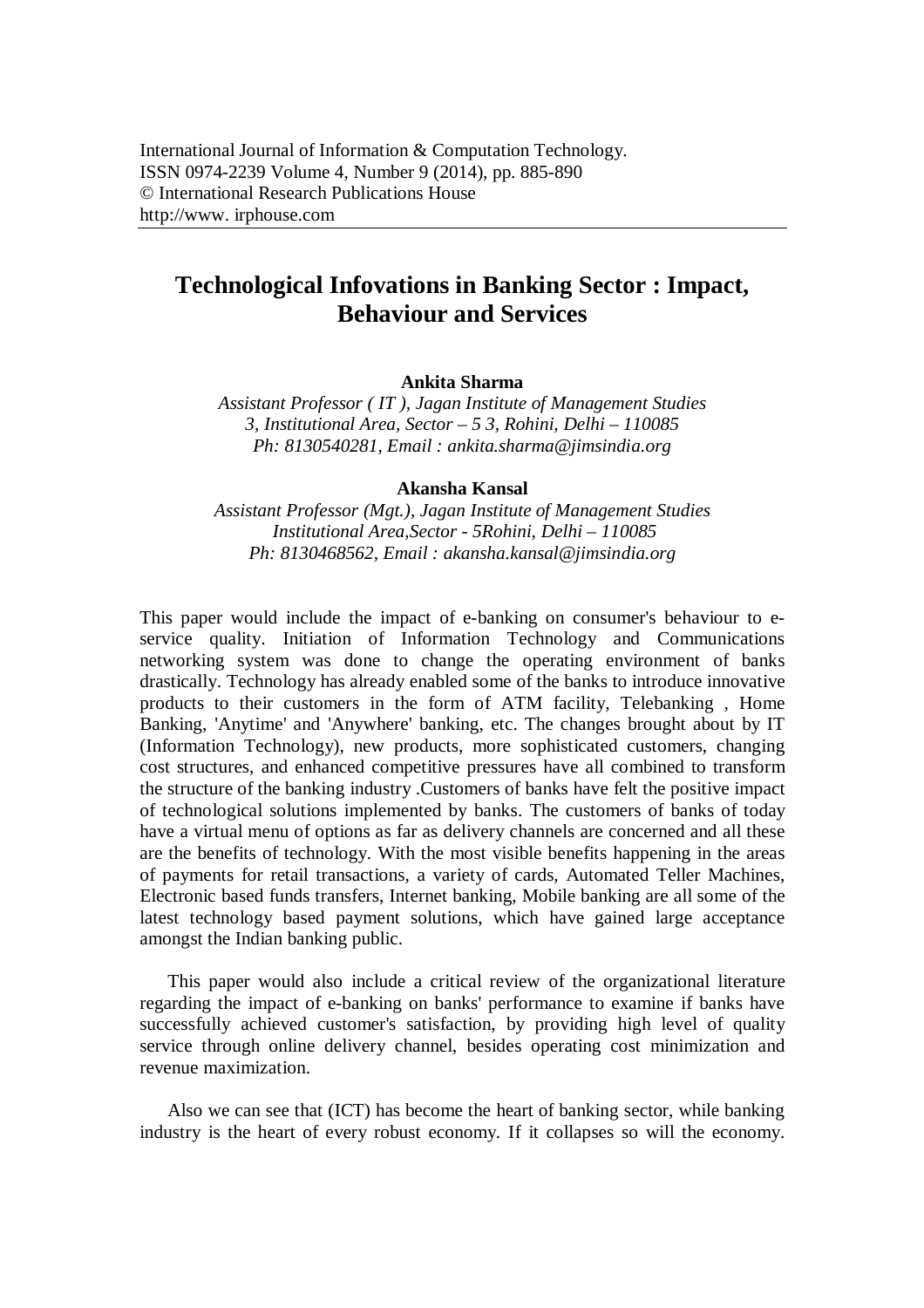Also we would futher study the impact of ICT on banks' performance to examine if banks have successfully achieved effective customer's service delivery, by providing high level of customer service through online delivery channel, besides operating cost minimization and revenue maximization.

**Keywords :** ICT, E-banking, E-service, Infovations

E-business has been continuously growing as a new industry during the last decade (Van Hoeck, 2001). The banking industry has been leading this trend in recent years, and now all banking transactions completing through internet applications is sometimes called e-banking. Some key issues addressed in the recent literature about the e-banking include: customer acceptance and satisfaction, privacy concerns, profitability, operational risks, and competition from nonbanking institutions (Boss et al., 2000; Smith, 2006; Hwang et al., 2007; Shin, 2008). E-banking has revolutionised the way business is transacted by globalising the business enterprise.E-banking technologies have proliferated in recent years, and the availability of a wide range of products has led to increasing adoption among consumers. These technologies include direct deposit, computer banking, stored value cards, and debit cards (Servon and Kaestner, 2008). Consumers are attracted to these technologies because of convenience, increasing ease of use, and in some instances cost savings (Anguelov et al.,2004). E-banking, in particular, has grown at impressive rates. All businesses, including small and medium scale industries, no matter their geographical locations, are all beneficiaries of e-banking. It encompasses all kinds of commercial transaction that is conducted on an electronic medium, mostly through the internet. E-banking links business to customers no matter their geographical location.

Smaller community banks, among others, are more interested in the application of e-banking to gain certain competitive edges over their larger counterparts (Yang et al.,2007). In addition to previous e-banking delivery systems, Automated Teller Machines (ATMs) and telephone transaction processing centres, online banking provides banks a new and more efficient electronic delivery tool (Costanzo, 2000). While ATMs were first introduced in early 1980s and initially an attempt to reduce operating costs, telephone call centres were developed in the 1990s to handle simple transactions and provide added customer services from a remote location. E-banking has been viewed as an upgrading from previous electronic delivery systems to open new business opportunities for the banking industry

#### **Technology**

Computers are getting more sophisticated. They have given banks a potential they could only dream about and have given bank customers high expectations. The changes that new technologies have brought to banking are enormous in their impact on officers, employees, and customers of banks. Advances in technology are allowing for delivery of banking products and services more conveniently and effectively than ever before - thus creating new bases of competition. Rapid access to critical information and the ability to act quickly and effectively will distinguish the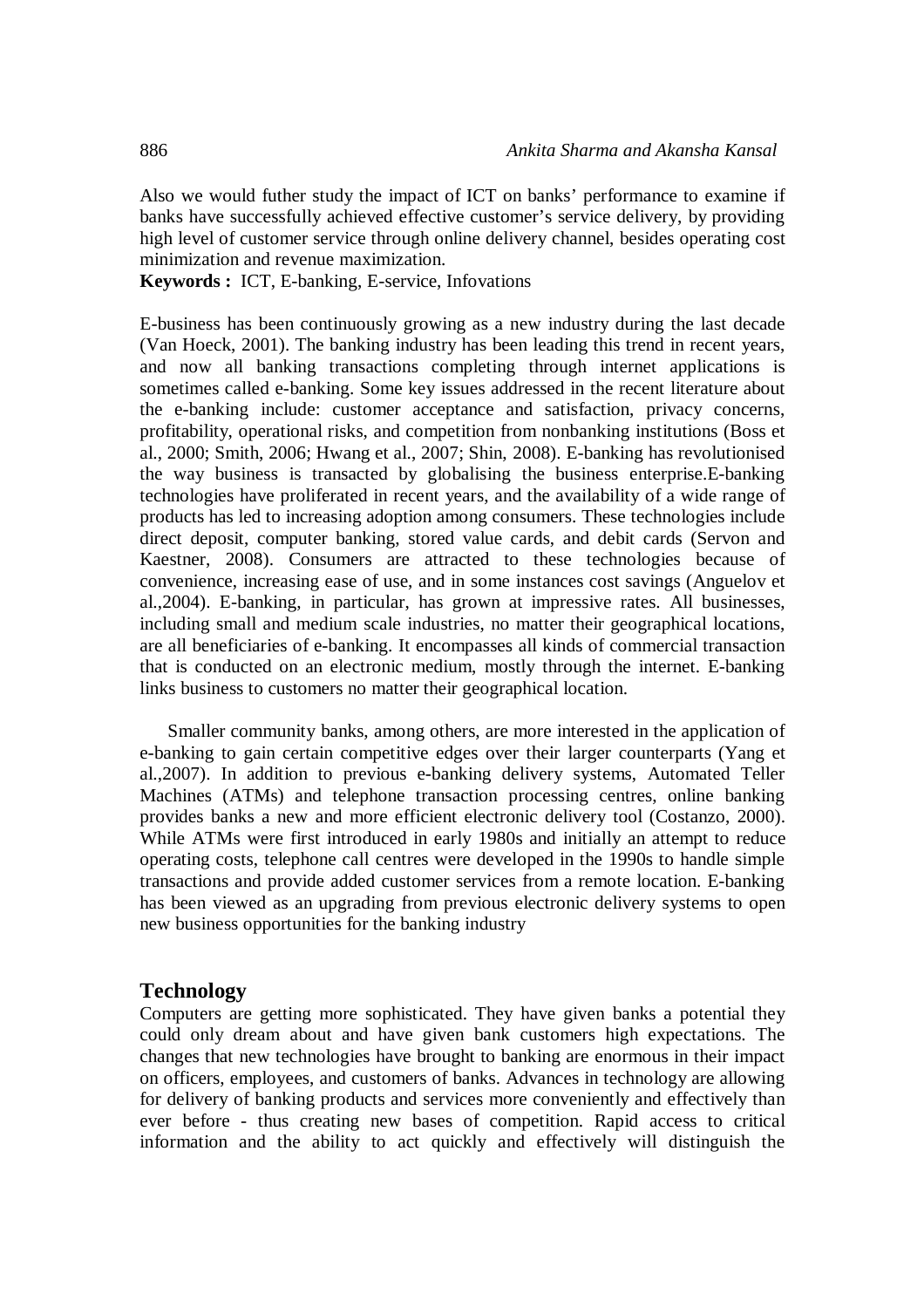successful banks of the future. The bank gains a vital competitive advantage by having a direct marketing and accountable customer service environment and new, streamlined business processes. Consistent management and decision support systems provide the bank that competitive edge to forge ahead in the banking marketplace.

**Major applications:** The advantages accruing from computerization are threedirectional - to the customer, to the bank and to the employee.

**For the customer:** Banks are aware of customer's need for new services and plan to make them available. IT has increased the level of competition and forced them to integrate the new technologies in order to satisfy their customers. They have already developed and implemented a certain number of solutions among them:

- $\triangleright$  Self-inquiry facility: Facility for logging into specified self-inquiry terminals at the branch to inquire and view the transactions in the account.
- Remote banking: Remote terminals at the customer site connected to the respective branch through a modem, enabling the customer to make inquiries regarding his accounts, on-line, without having to move from his office.
- Anytime banking- Anywhere banking: Installation of ATMs which offer nonstop cash withdrawal, remittances and inquiry facilities. Networking of computerized branches inter-city and intra-city, will permit customers of these branches, when interconnected, to transact from any of these branches.
- $\triangleright$  Telebanking: A 24-hour service through which inquiries regarding balances and transactions in the account can be made over the phone.
- $\triangleright$  Electronic Banking: This enables the bank to provide corporate or high value customers with a Graphical User Interface (GUI) software on a PC, to inquire about their financial transactions and accounts, cash transfers, cheque book issue and inquiry on rates without visiting the bank. Moreover, LC text and details on bills can be sent by the customer, and the bank can download the same. The technology used to provide this service is called electronic data interchange (EDI). It is used to transmit business transactions in computerreadble form between organizations and individuals in a standard format.

As information is centralized and updates are available simultaneously at all places, single-window service becomes possible, leading to effective reduction in waiting time.

**For the bank:** During the last decade, banks applied IT to a wide range of back and front office tasks in addition to a great number of new products. The major advantages for the bank to implement IT are:

 Availability of a wide range of inquiry facilities, assisting the bank in business development and follow-up.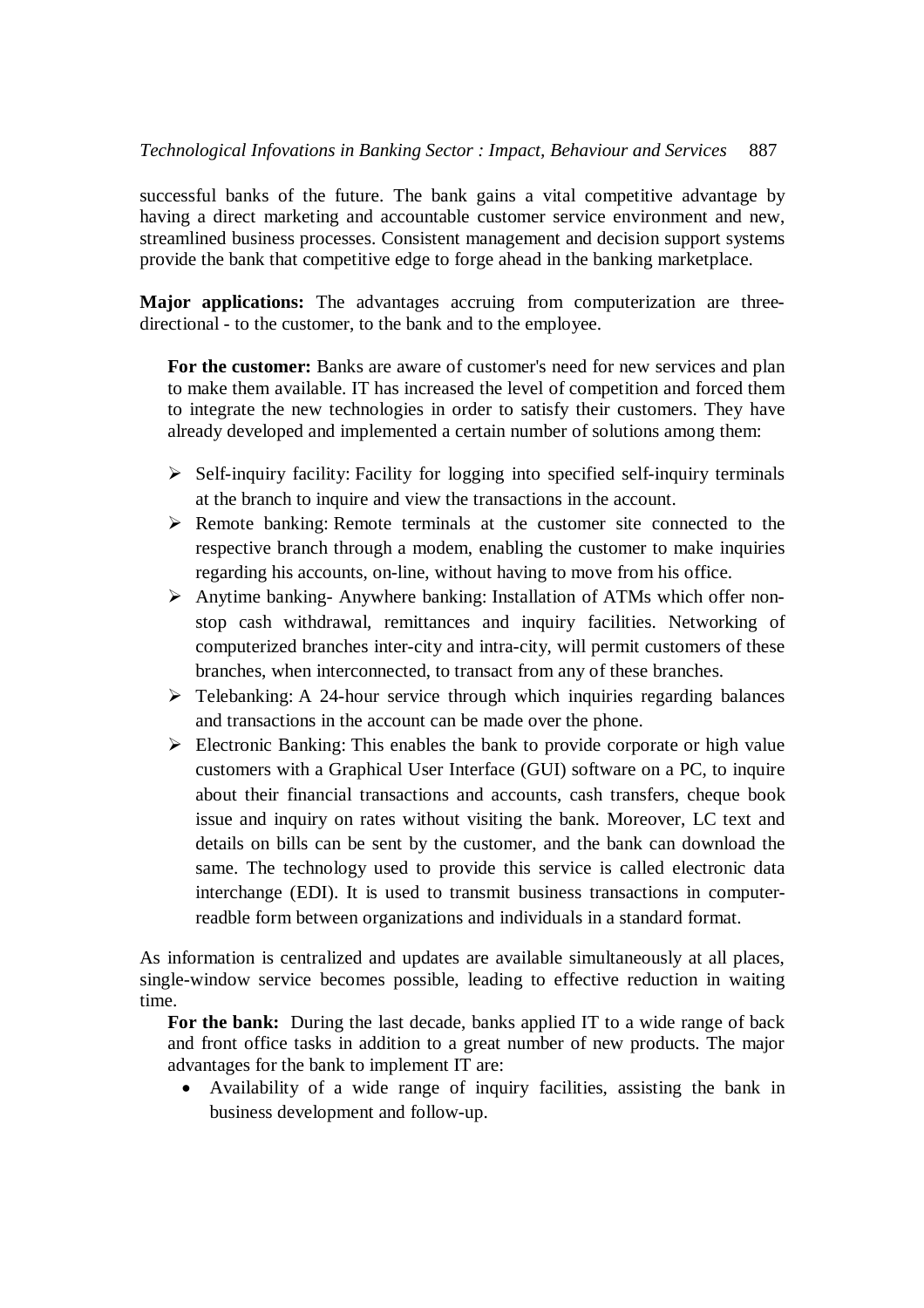- Immediate replies to customer queries without reference to ledger-keeper as terminals are provided to Managers and Chief Managers.
- Automatic and prompt carrying out of standing instructions on due date and generation of reports.
- Generation of various MIS reports and periodical returns on due dates.
- Fast and up-to-date information transfer enabling speedier decisions, by interconnecting computerized branches and controlling offices.

**For the employees.** IT has increased their productivity through the followings:

- Accurate computing of cumbersome and time-consuming jobs such as balancing and interest calculations on due dates.
- Automatic printing of covering schedules, deposit receipts, pass book / pass sheet, freeing the staff from performing these time-consuming jobs, and enabling them to give more attention to the needs of the customer.
- Signature retrieval facility, assisting in verification of transactions, sitting at their own terminal.
- Avoidance of duplication of entries due to existence of single-point data entry.

### **Mobile Banking**

Despite this rise in m-banking transactions in India, banks are yet to fully exploit this technology even for their existing customers. The current penetration is low compared to the number of bank accounts and the vast mobile subscriber base of more than 900 million. Some of the reasons for which consumers are not adopting mobile banking include the lack of adoption of mobile as a channel for banking , limitations of services on mobile banking, non-replication of mobile banking services in varied languages in India etc. Most mobile banking applications are designed for smart phones, which also limits the customer base, but with the introduction of USSD-based applications, this may change in coming years. Mobile banking can be classified as follows: In an environment which has a paucity of advanced technology and mobile handset capabilities a one-size-fits-all solution does not work. Therefore, there is a need for banks to make investments on mobile banking applications like custom applications, mobile browser, etc to offer mobile banking services to cater to various mobile / tablet platforms like iOS, Android etc which are available on high-end phones / tablet platforms with good processing capabilities while at the same time offer services like USSD to the low-end segment having java based phones with limited data processing capabilities. There have been various developments over the past year in the mobile banking space including new strategic partnership models (like banks and telcos) and products / services (Inter Bank Mobile Payment System (IMPS), National Unified USSD Platform (NUUP), etc) emerging in the Indian markets. M - Banking has lowered some of the key barriers to financial inclusion in India by reducing start-up costs and service prices. Eko India Financial Services, as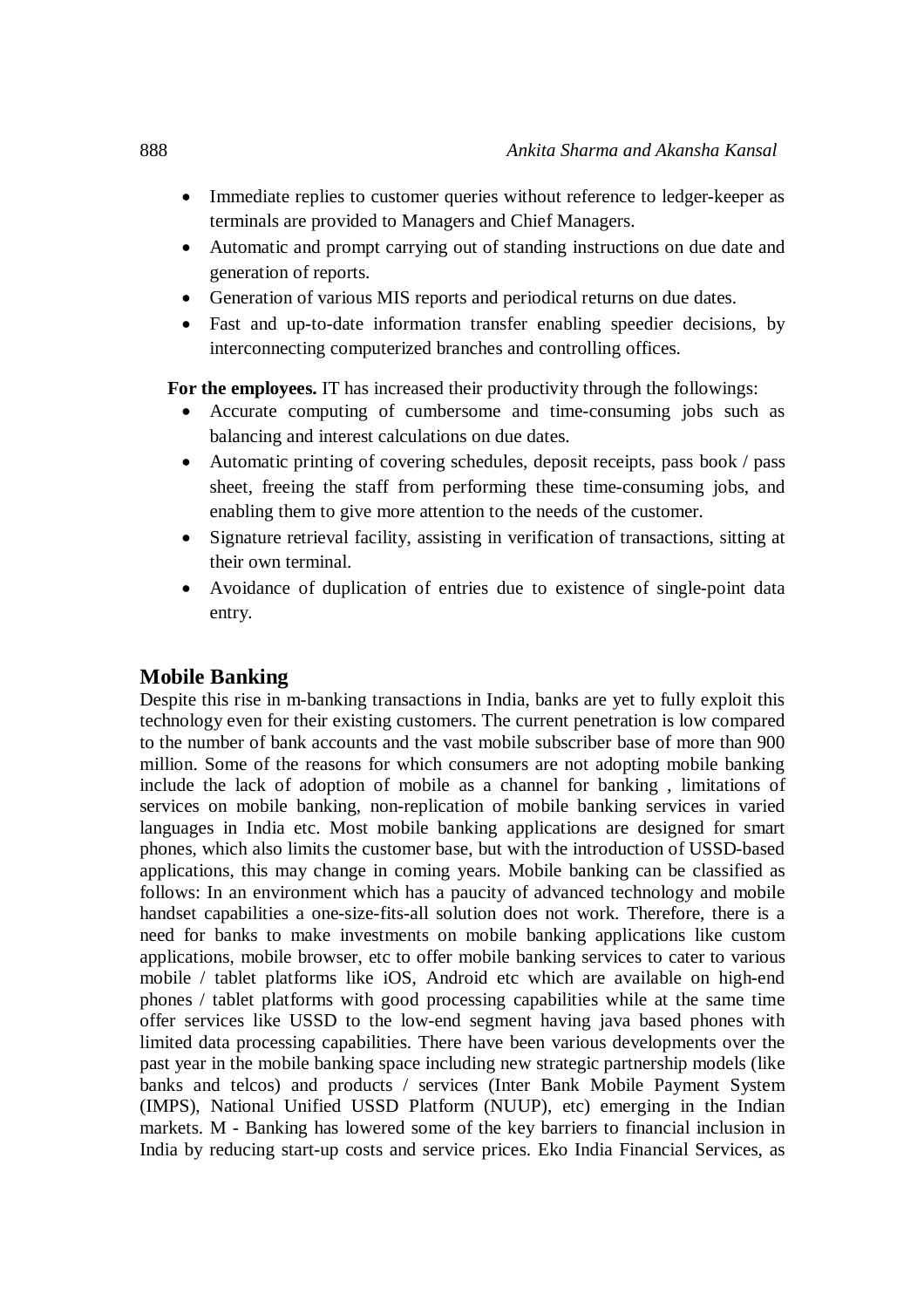business correspondent provides bank accounts, deposit, withdrawal and remittance services, micro-insurance, and micro-finance facilities to its customers (nearly 80% of whom are migrants or the unbanked section of the population) through mobile banking.

## **Electronic Payments**

The Indian payment system, which is primarily cash dominant, is now at a faster pace transforming from paper to electronic. The share of electronic payments in non-cash payments has shown an upward trend. The electronic payment system primarily comprises Real Time Gross Settlement (RTGS), Electronic clearing services (ECS), credit and debit payments and electronic fund transfers (EFTs) / National Electronic Funds Transfer (NEFT).

C2G (Consumer to Government) & G2C (Government to Consumer) Payments remain the focus area for the regulator and government alike, both to drive inclusion and increase efficiencies in payment processing and collections. The e-commerce and m-commerce platforms are poised for a big stride in coming years. The Indian payment system, which is primarily cash dominant, is now at a faster pace transforming from paper to electronic. The share of electronic payments in non-cash payments has shown an upward trend. The electronic payment system primarily comprises Real Time Gross Settlement (RTGS), Electronic clearing services (ECS), credit and debit payments and electronic fund transfers (EFTs) / National Electronic Funds Transfer (NEFT).

### **Conclusion**

IT today has become integral to the business of banking; it is difficult to envision one without the other. However as with other resources it has costs attached to it and with substantial investments in IT infrastructure business leaders will have to seek answers to whether the infrastructure is being used optimally. The overall and marginal value that IT delivers in terms of business impact, be it growth or profitability or any other parameter, will become increasingly important. Technology should be customer centric to derive optimal benefits and banks will have to equally focus on customer retention and increasing share of wallet rather than only acquisition. For most of banking customers going back to their primary bank for any other new relationship is a major challenge. This is due to the insufficiency of CRM and BI solutions. Data integration of customer interaction through multiple channels is still not available to front end branch personnel. With increased use technology also comes increased risk of security breaches. Banks will have to on their toes with real time alert systems and governance policies to manage the threats for early detection and damage control. In addition banks will also need to focus on operational performance improvement including training, workflow automations and business process re-engineering to simplify process flows for increased return from technology. The future IT vision and strategy of banks will have to balance value delivered to the firm. It will need to be aligned to the strategic objectives of the firm and be accountable for the delivering desired value.